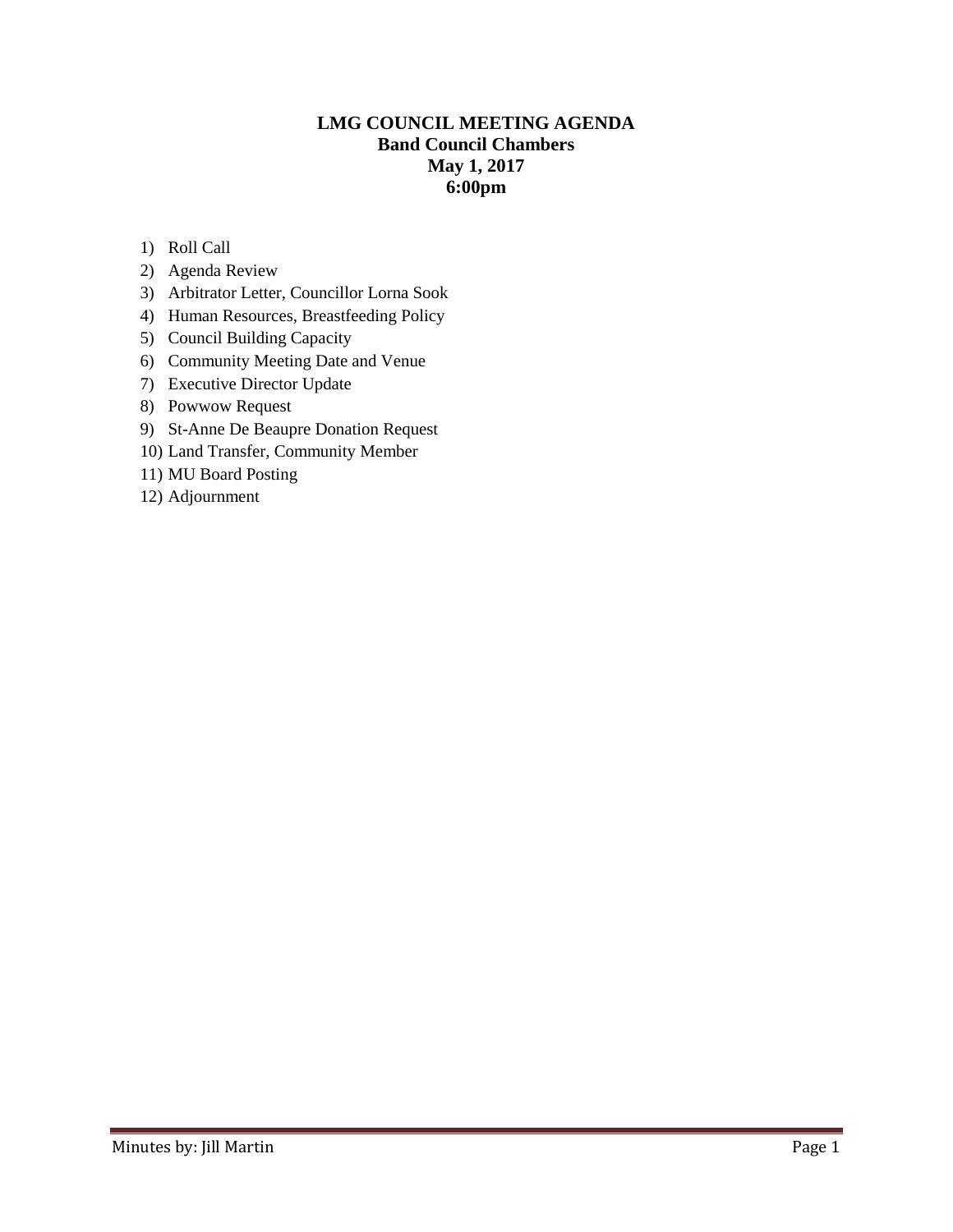#### **1. Roll Call**

### **LMG COUNCIL ATTENDEES:**

Chief Darcy Gray Councillor Lloyd Alcon Councillor Sheila Swasson Councillor Chris Wysote Councillor Annette Barnaby Councillor Sky Metallic Councillor Wendell Metallic Councillor Lorna Sook Councillor John Murvin Vicaire

#### **Absent:**

Councillor Gordon Isaac Councillor Calvin Barnaby Councillor Dr. Cathy Martin Councillor Kevin Methot

#### **2. Adoption of the Agenda**

A motion was made to accept the agenda.

 Moved: Councillor Wendell Metallic Second: Councillor Annette Barnaby Passed: Passed

#### **3. Arbitrator Letter**

A letter to the arbitrator was presented to Council. The purpose of the letter is that the process did not align with our right to self-determination. Council felt that the process didn't fully meet the needs of the employees and took away more than it would have provided them.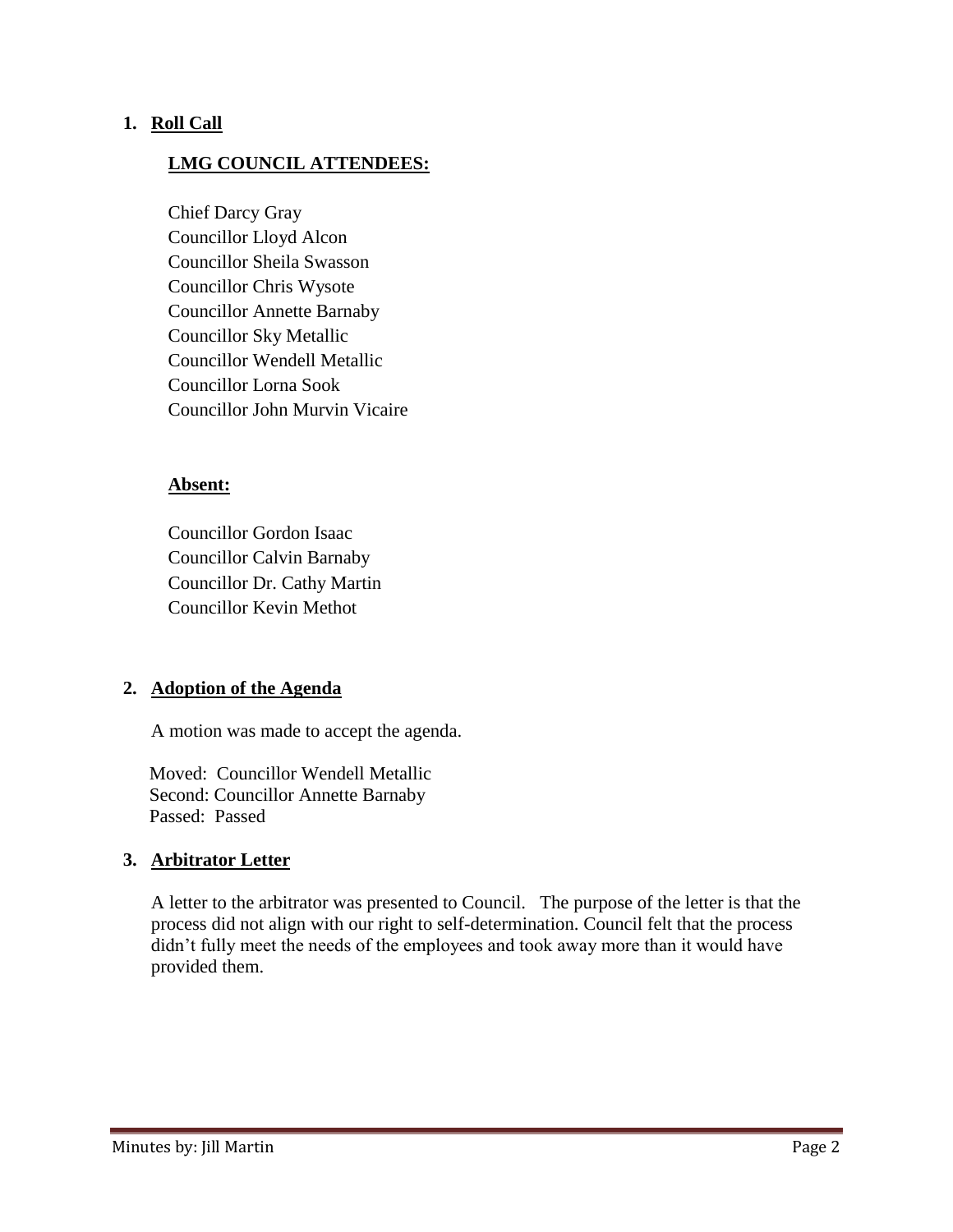## **4. Human Resources, Breastfeeding Policy**

Human Resources presented the breastfeeding policy to council. This policy protects working mothers who chose to breastfeed and to offer the extra support the mother may need. A motion was made to accept the policy.

Moved: Councillor Chris Wysote Second: Councillor John Murvin Vicaire Passed

## **5. Council Building Capacity**

Discussions took place in regards to different areas council is interested in learning. Council voted on Duties / responsibilities / liabilities for Band governments - conflict of interests, fiduciary duties, procedural fairness, reasonableness. Presentations will take place May 23, 2017 for Council.

## **6. Community Meeting**

Discussion took place in regards to topics and dates for the community meeting. Topics for the community meeting include; project updates, cross border issues, own-source revenue. The meeting will take place May 15, 2017 at the AGS.

# **7. Executive Director Update**

The executive director gave an update on some of the projects occurring in the LMG. The update includes; beautification, drug testing and community concerns. Council made a motion for Chief and Council to do mandatory drug testing and to build a process, after due diligence and research is done.

Moved: Councillor Chris Wysote Second: Councillor Dr. Cathy Martin Passed

# **8. Powwow Request**

A letter from the Powwow committee was presented to council for a donation of \$20,000 and to hire two coordinators and a powwow laborer. A total of 55,950\$ was requested by the powwow. Chief and Council are looking for more information from the powwow committee what the donations were accounted for, the documents required Chief and Council included, a budget breakdown.